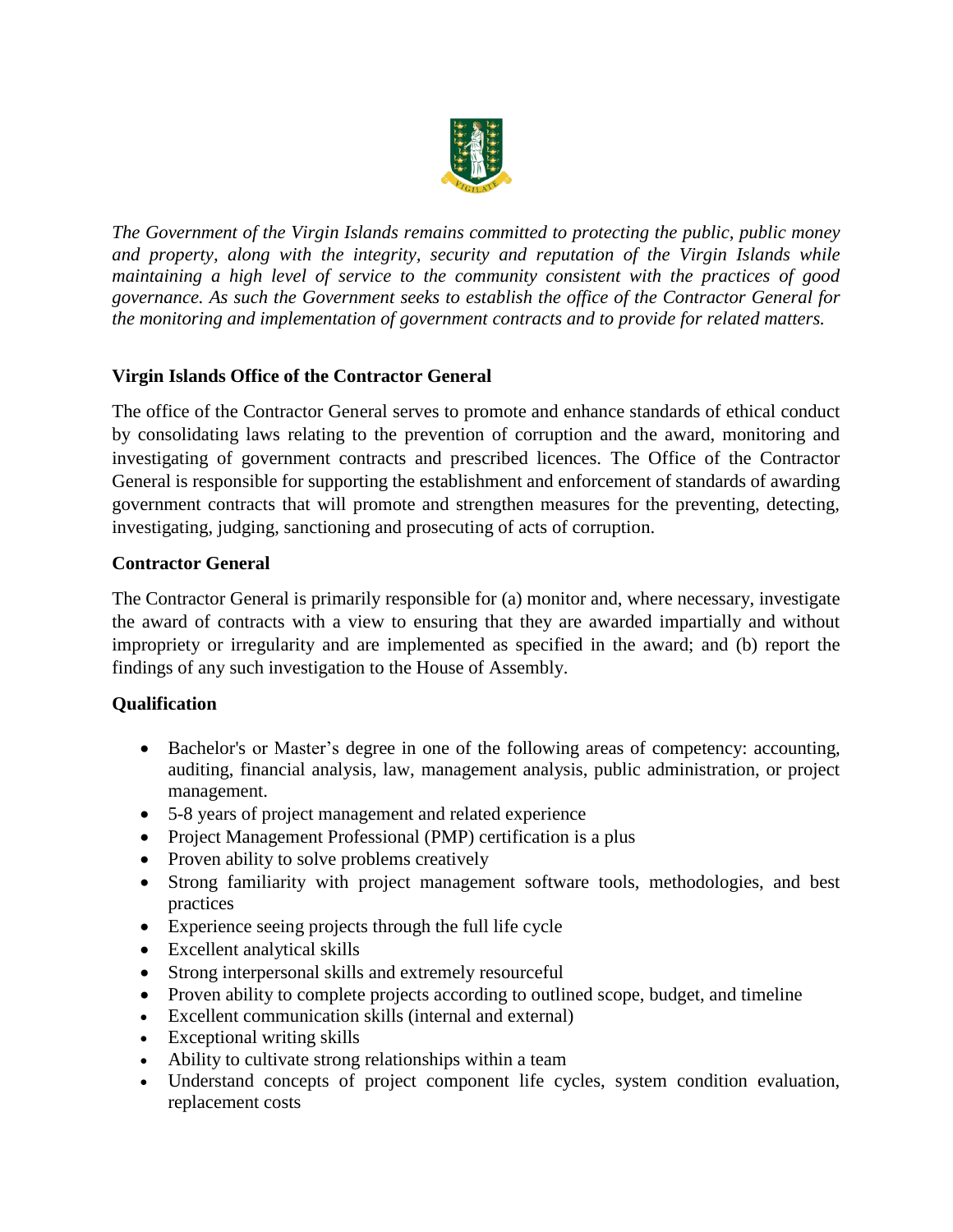- Solid organizational skills including attention to detail and multitasking skills
- Project Management Professional (PMP) / PRINCE II certification is a plus
- Experience with project management software tools

#### **Responsibilities of Contractor General**

- Work closely with Procurement Office, other Government Departments and Statutory Agencies to be aware of any award and, where applicable, the variation of any public contract by the public body responsible for such contract.
- to monitor the award and the implementation of government contracts and statutory agencies contracts with a view to ensuring that,
	- (i) such contracts are awarded impartially and on merit.
	- (ii) the circumstances in which each contract is awarded or, as the case may be, terminated, do not involve any impropriety or irregularity.
	- (iii) without prejudice to the functions of any public body in relation to any contract, the implementation of each such contract conforms to the terms thereof.
	- (iv) there is no fraud, corruption, mismanagement, waste or abuse in the awarding of contracts by a public body.
- Review the coordination of internal resources and third parties/vendors for the flawless execution of projects
- Monitor the implementation of projects to ensure that all projects are delivered on-time, within scope and within budget
- Review the definition of project scope and objectives, involving all relevant internal stakeholders and ensuring technical feasibility
- Review resource availability and allocation and communicating any deficiencies or issues to the project owner
- Develop a detailed project plan to monitor and track progress
- Engage with relevant parties on changes to the project scope, project schedule, and project costs using appropriate verification techniques
- Measure performance using appropriate project management tools and techniques
- Report and escalate any findings to the relevant authorities
- Manage the relevant stakeholders relationships
- Perform risk management to minimise potential risks
- Establish and maintain relationships with third parties/vendors
- Create and maintain comprehensive project documentation